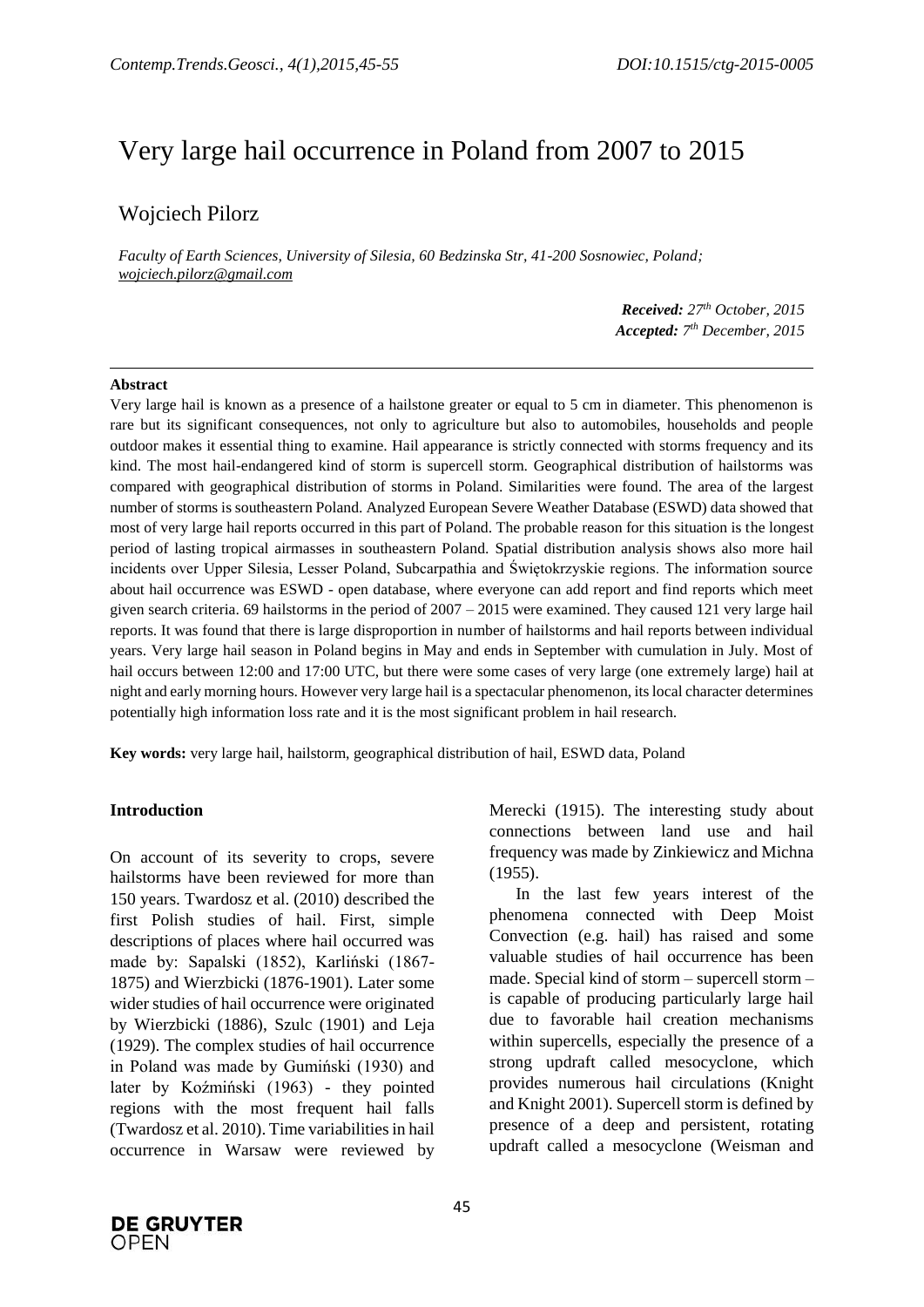Klemp 1984). This kind of storm was described by Browning (1964). Supercell storms can produce also other threats as tornadoes, damaging, straightline wind gusts and torrential rainfalls (Doswell 2001). That is why it should be taken into account while warning, especially about hail. It was found that great majority of very large hail in Poland during analyzed period caused supercell storms (Pilorz 2015).

Kłokowska and Lorenc (2012) analyzed spatial and yearly distribution of hail. They based on information from 24 thousands "hail questionnaires" – the special form of reporting hail, sending by terrain observers to Polish Institute of Meteorology and Water Management (IMGW). Three hail regions were divided within Polish territory:  $1<sup>st</sup>$  southeastern,  $2<sup>nd</sup>$  -southwestern and the  $3<sup>rd</sup>$  internal (Fig. 1). As the most frequently hail observed region, the most clearly divided and the largest one, the first hail region was pointed. It contains the following regions: Subcarpathia, Upper Silesia, Lesser Poland, Świętokrzyskie, Lubelskie and Mazovia regions. In all mentioned hail regions, hail occurrence is higher than in other areas. Authors also noted decreasing trend of number of hail cases and hail days during analyzed period (1960 – 1978). The highest number of hail days is related to May (23), then June (22 days) and July (21 days). The analysis of later data (1970 – 1980 and 2000 – 2010), from central historical database, shows significant decrease of hail days during the period from April to September (Kłokowska and Lorenc 2012).

Another approach presents the study carried out by Taszarek and Suwała (2015). They made a study of hail in Poland in 2012, containing the analysis of hail diameter, hail spatial distribution and hail occurrence conditions. The study is limited to large hail (hailstones greater or equal to 2 cm in diameter). They found 121 large hail cases during 26 large hail days in 2012. This one-year study does not represent such spatial regularities as seen by Kłokowska and Lorenc (2012), but shows that most of large hail reports concentrate in southern and eastern Poland. Authors also noted that larger hail occurs less frequently than smaller does. According to their study, hail falls most frequently between 15:00 and 18:00 UTC. In 2012 domination in hail cases in July was found (Taszarek and Suwała 2015). Since southeastern regions are more likely to produce more very large hail, it is necessary to analyze thunderstorms spatial distribution in Poland to find its similarities. Such research was carried out by Bielec-Bąkowska (2002). The base period was 1949 – 1998. Number of days with thunderstorms increases from northwestern Poland (15,4 days at Świnoujście station) to southeastern part of Poland (34,4 days at Lesko station) – Fig. 2 (Bielec-Bąkowska 2002). The author also analyzed hail days at 23 stations and found similarity in spatial distribution of hail days and days with storm (Bielec-Bąkowska 2013).

There are many possible data sources of hail falls. Vinet (2001), Hohl et al. (2002a) and Changnon (1999) used insurance data (among other data) to determine places with destructive hail falls. Vinet (2001) and Sioutas et al. (2009) used hailpads in their studies. Zhang et al. (2008), Kłokowska and Lorenc (2012), Twardosz et al. (2010), Bielec – Bąkowska (2013), Changnon (1999) used data from meteorological stations as a source of information of hail falls. Some indirect methods of previous hail falls estimation were also applied. Hohl et al. (2002b) used dendrological data to determine the most destructive hail incidents in central Switzerland, Punge et al. (2014) used satellite data to detect the presence of overshooting tops as an indicator of hail while Skripniková and Řezáčová (2014) used multiple radar reflectivity and sounding - based "combi-criterion" to estimate previous hail incidents. This criterion is based on some previously described by other authors criteria which had the best results in testing.

The goal of the study is to present spatial, yearly and diurnal distribution of the most destructive hail incidents (very large hail falls) in Poland from new data source – European Severe Weather Database (ESWD) and compare them to the previous studies based on the different data sources, different periods and size criteria.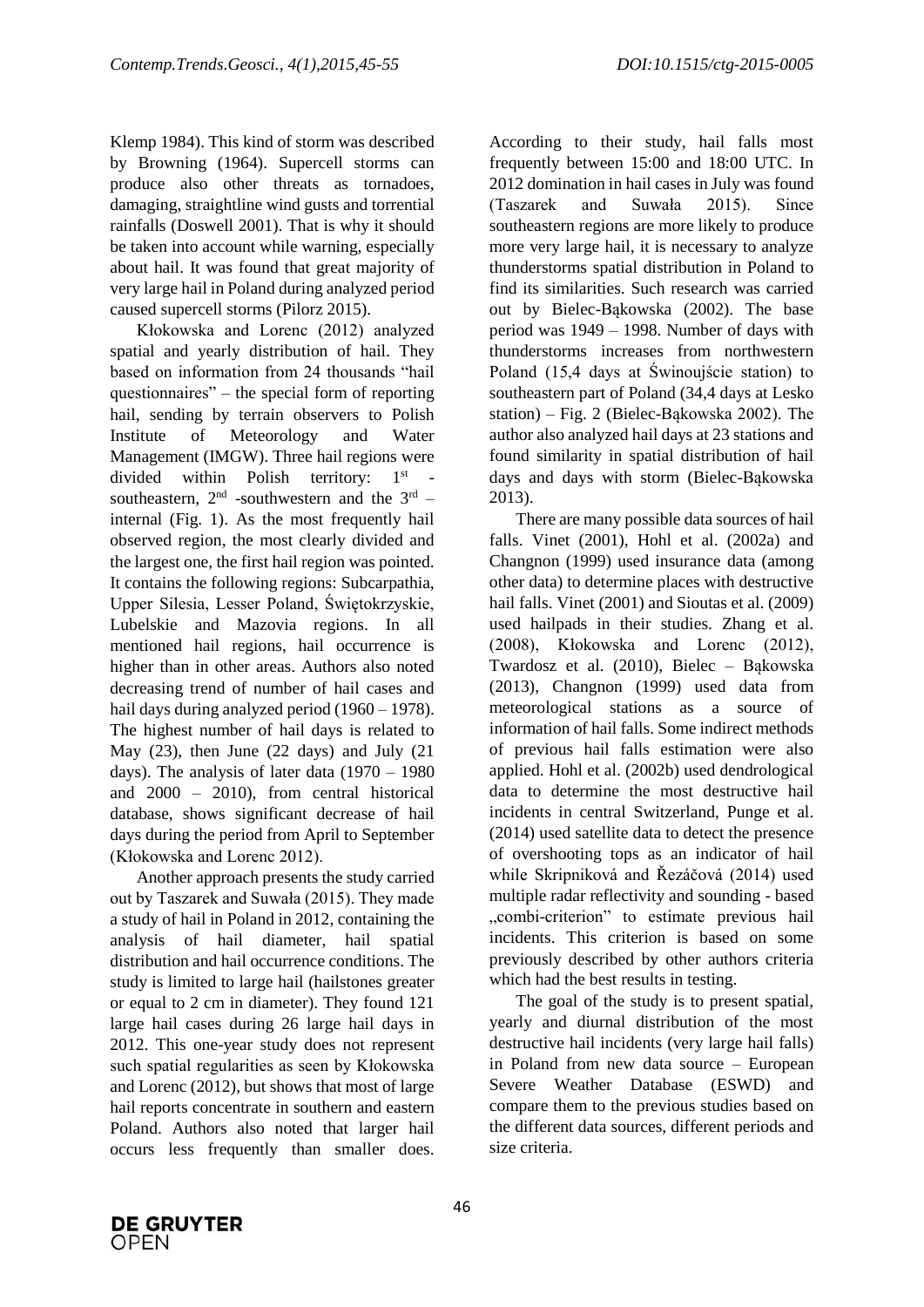

**Fig.1.** Hail cases in Poland. Color intensity represents number of hail falls from 5 (pale blue) to 16 (dark blue) at each point. Dashed red line shows the regions with the most frequent hail falls which was proposed by Kłokowska and Lorenc (2012). Source: Kłokowska and Lorenc (2012)

#### **Methods and data**

This study is based on the ESWD (Dotzek et al. 2009) data. This database collects reports about severe meteorological phenomena such as: damaging lightnings, heavy rain, large hail, severe wind gusts, tornadoes, gustnadoes, funnel clouds, ice accumulations, heavy snowfall, avalanches and dust devils. ESWD is an open database available via eswd.eu website. Everyone can get data from ESWD, but also everyone can add data to it. Any newly added report needs to be quality passed by ESWD management or cooperative institutions. It

proves elimination of incorrect reports added by inexperienced people. Each report has its quality control (QC) mark. There are 4 possible marks: QC  $0 -$  as received, QC  $0 +$  - plausibility check passed, QC 1 – report confirmed and QC 2 – report fully verified. After adding by other people beyond ESWD management and cooperative institutions, every report has QC 0 category, until verification, when it gets higher category. Categories QC 0+ and QC 1 can be added by Skywarn associations, also cooperating with ESWD; QC 2 category can only be added by ESWD management and cooperating with ESWD national

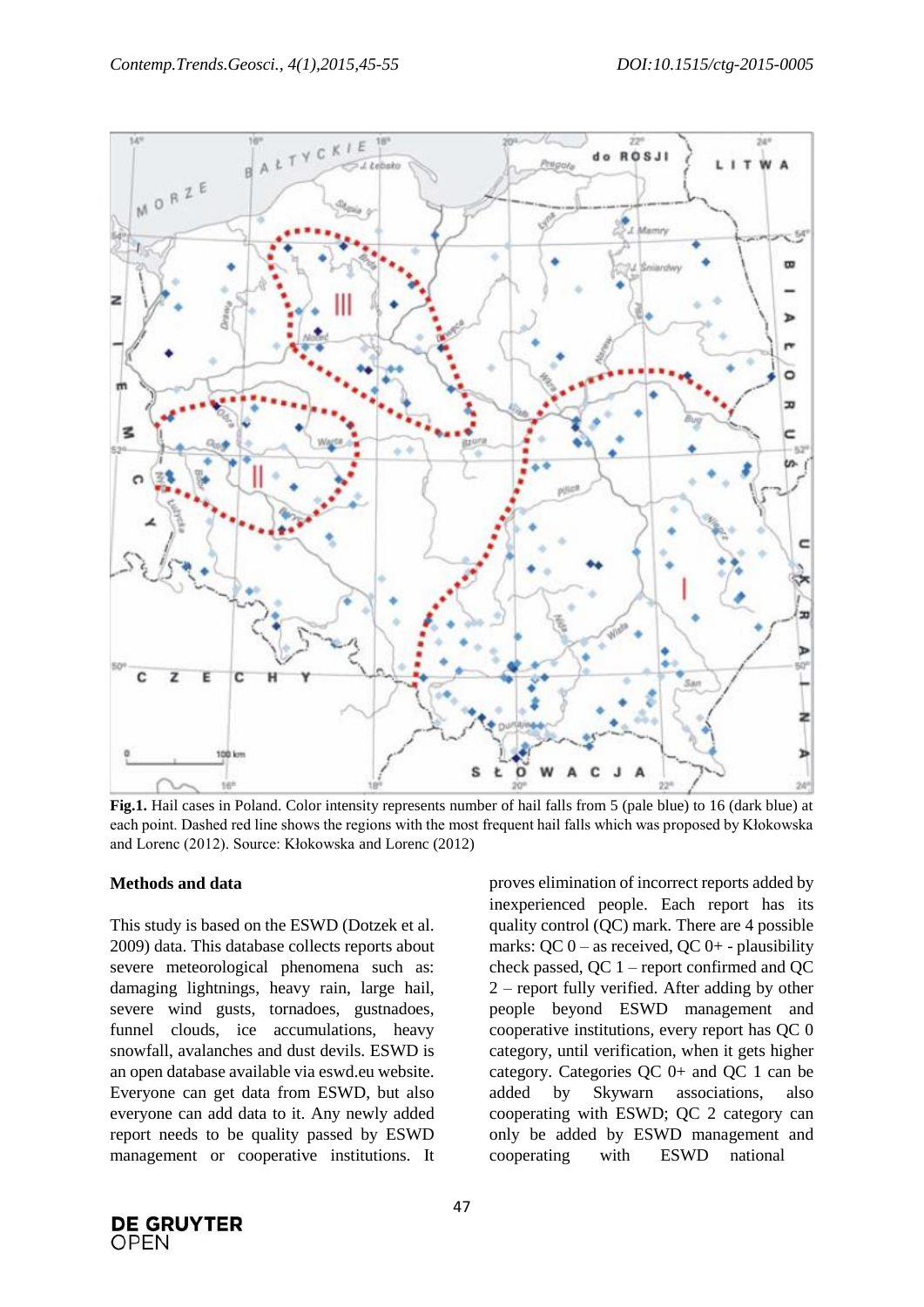

**Fig.2.** Annual number of days with thunderstorm in Poland in the period of 1949 to 1998. Source: Bielec – Bąkowska (2002)

meteorological institutes from any country. Reports with QC 0 category were excluded from this examination.

Hail is defined as a drop of ice crystals with maximum diameter at least 0,5 cm. Large hail is defined by its maximum diameter at least 2 cm. This diameter criterion was accepted by ESWD as a threshold diameter of hail reporting to ESWD. Very large hail is a drop of hailstones with maximum diameter  $\geq$  5 cm and extremely large hail is a drop of hailstones with maximum diameter greater or equal to 7,5 cm. In this study the following data were used: coordinates of each very large hail report, a time of hail fall and a size of the largest hailstone. Reports of the hail diameter smaller than 5 cm were not examined.

Hail spatial distribution maps were carried out in Surfer program. Distinguishing incidents within hail reports was made through radar reflectivity analysis. All very large hail reports caused by a given storm were counted into one hail incident (hailstorm). Coordinates of the largest reported hailstone within the given incident were taken into consideration. The area of the largest number of hailstorms denotes the most hail endangered region.

This study is based on ESWD data from 2007 to 2015. The previous studies which results from this study are compared with are four studies of hail in Poland. Study based also on ESWD data was made by Taszarek and Suwała (2015). They took into consideration all large hail reports (at least 2 cm in diameter), only from 2012. Hail questionnaires data were used by Kłokowska and Lorenc (2012) as a data source of their investigation, where they analyzed all hail diameter occurrence (all ice crystals greater or equal to 0,5 cm) between 1960 and 1978. Bielec-Bąkowska (2013) analyzed all hail falls based on 24 meteorological stations from 1966 to 2006. Twardosz et al. (2010) investigated hail occurrence in Cracow station located in botanical garden from 1863 to 2008.

Spatial distribution of very large hail is of great importance in estimating the most endangered regions. This data can be useful to insurance companies and the government while spatial planning or modeling agriculture policy.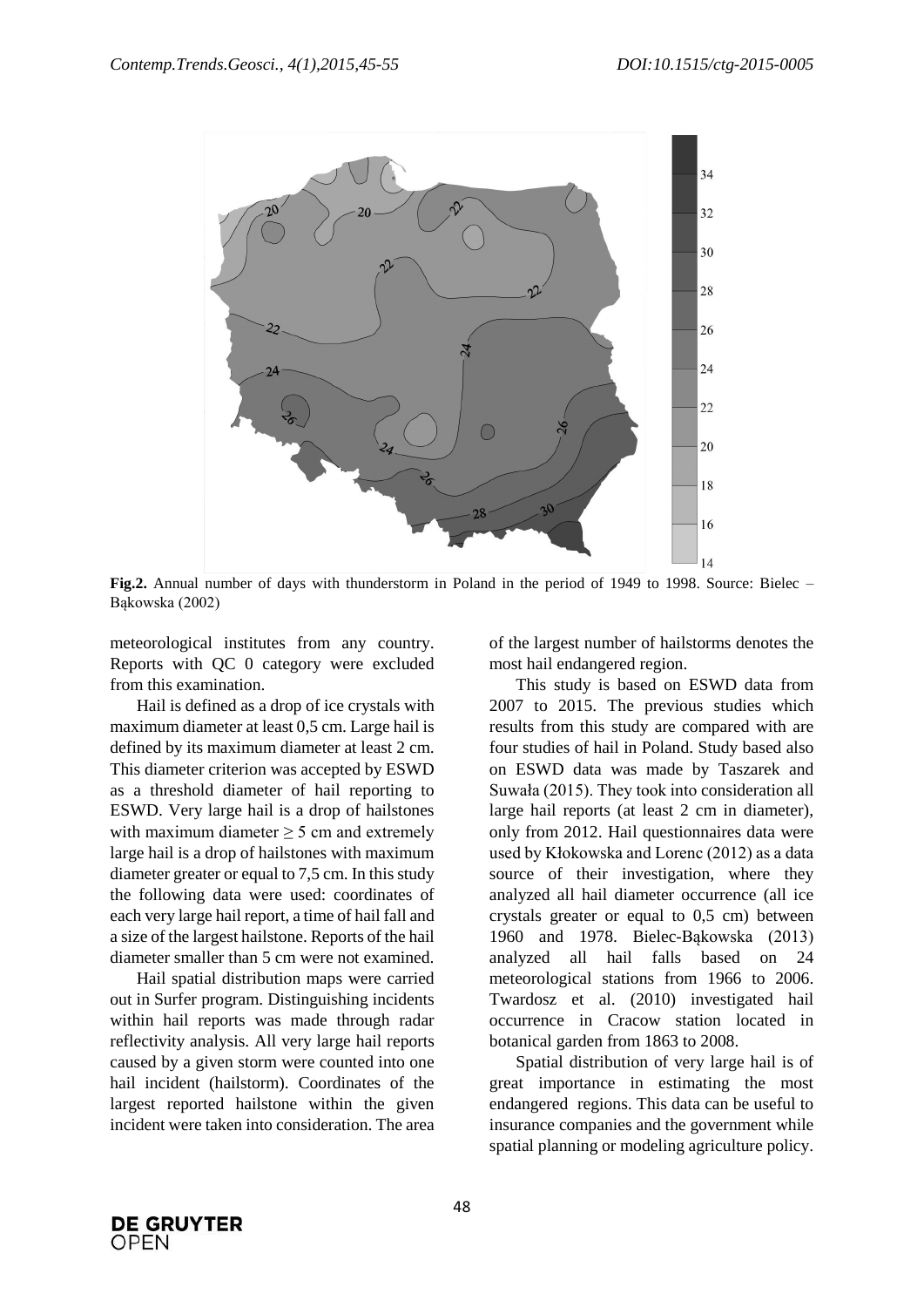## **Geographical hail distribution**

In the period of 2007 – 2015, ESWD collected 121 very large hail reports from Poland. After radar reflectivity analysis, 69 incidents (hailstorms) were isolated. It means that usually one hailstorm should cause less than two very large hail reports. Actually, great majority of incidents includes only one very large hail report but there were 8 hailstorms which generated four or more 5cm plus reports. From the record hailstorm, from June 18, 2013, 8 reports of hail equal to or greater than 5 cm were reported. The largest hailstone of that storm was 9,5 cm in diameter. The largest hailstone of 10 cm in diameter reported three times – in July 2007, in August 2008 and in June 2010. 56,5% of all examined incidents involved hailstones from 5 to 6 cm in diameter and only 8,7% of the analyzed incidents involved hailstones greater or equal to 7,5 cm which meet extremely large hail criterion.

As seen on the Fig. 3, the highest hail incidents concentration appears in southeastern Poland (Silesian, Lesser Poland, Subcarpathian, Świętokrzyskie, Lubelskie and partly Mazovian regions). From 2 to 5 reports were also noted in Opolskie, Podlaskie, Łódzkie, West Pomeranian, Warmian – Masurian and Lower Silesian regions. One or no hailstorms were noted only in Kuyavian – Pomeranian, Greater Poland, Pomeranian and Lubusz regions. Estimated hail reports distribution (Fig. 3) makes reference to the previous studies of hail (Fig. 1) by Kłokowska and Lorenc (2012) and storm days (Fig. 2) by Bielec-Bąkowska (2002). Their research was made by using different data sources and analyzed different time periods. This examination and the study by Kłokowska and Lorenc (2012) confirms that southeast part of Poland is the most hail endangered. Relevant differences are not clearly visible in two smaller hail regions (central and southwestern) defined by Kłokowska and Lorenc (2012). In these regions some very large hail was reported but it does not represent greater density of its occurrence. The city of Rybnik is worth mentioning. In the neighborhood almost every year or every two years large or very large hail

drops which is usually caused by a supercell storm. 5 cm hail fell in this area in 2007, 2011, 2012 and 2013. What is more, large (but not very large) hailstones were noted there in other terms e.g. in June 2015 when hailstones reached 4 cm. All hailstorms with extremely large hailstones (6 cases) existed only in the southeastern sector of Poland (Fig. 3)

## **Multiannual, monthly and very large hail diurnal distribution**

Hail is an incidental phenomenon. It needs strictly defined convective conditions to come into being. That is the reason of its high variability from year to year. Large number of hail events in a given year occurs during oneday or several-days incidents of inflow on Polish territory warm and moist, unstable air mass. During such inflow many severe storms usually occur; a few of them usually produce very large hail. When in the given year there are more such inflows, more hailstorms occur. When during the year there is only one or no inflows with enough sufficient conditions to form severe hailstorm, the number of them is strongly limited. One, long lasting inflow of strongly predisposed of hail conditions can provide more hailstorms than hail incidents from other few years counted together, when airmass properties were not sufficient enough to form such high number of hailstorms.

Annual and daily progress of hail fall is strongly correlated with the updraft strength, strong enough to provide numerous hail cycles, which results the large diameter of hail at the ground. Such conditions appear in summer, when air is warm and moist enough to form strong updrafts within convective storms. Therefore most of storms with very large hail falls occur in the warm part of the year in the late afternoon and early evening hours, when after the day's insolation air has the best properties (high temperature and humidity) to raise strongly in the convection process.

Strong variability of number of hailstorms between individual years in Poland was noted by Twardosz et al. (2010), Kłokowska and Lorenc (2012) and Bielec-Bąkowska (2013).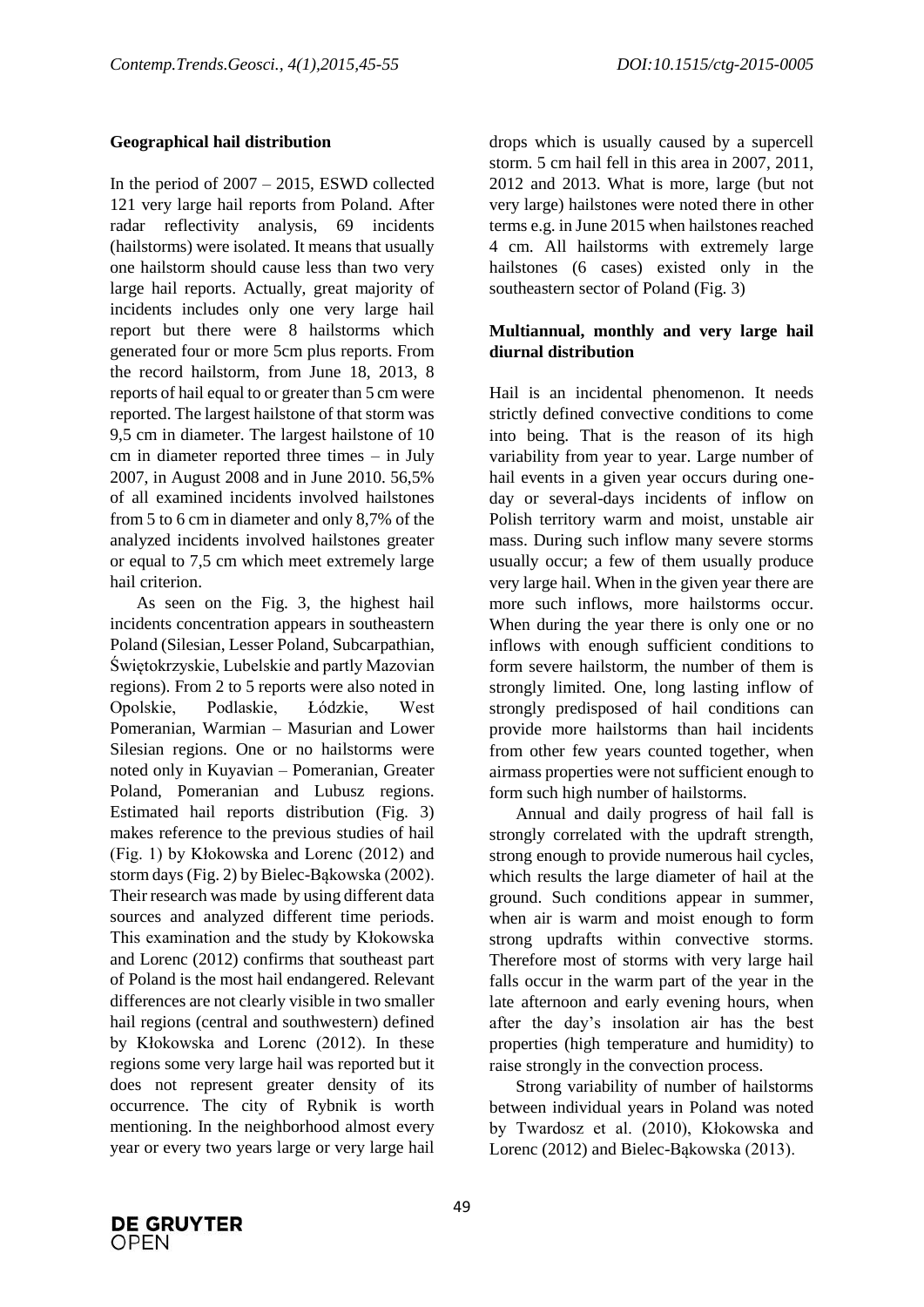

**Fig.3.** Geographical distribution of very large hail incidents in Poland. Color scale indicates the year of the hailstorm occurrence. The red, enlarged signature indicates hailstorms with extremely large hail. Based on the 2007 – 2015 ESWD reports.

This feature has also been found in this examination. 15 hailstorms (with very large hail) were observed in 2013 while in 2014 and 2015 only one occurred in each of these years in Poland (Fig. 4). In other years, strong variability can also be found. Years: 2010, 2011, 2012 and 2013 can be admittedly named as the high very large hail activity period. In 2007 and 2008 the number of hailstorms was temperate. Apart from conditions variability, the large differences between individual years can also be a result of large hail occurrence in uninhabited area where nobody is able to report the hail presence.

**DE GRUYTER OPEN**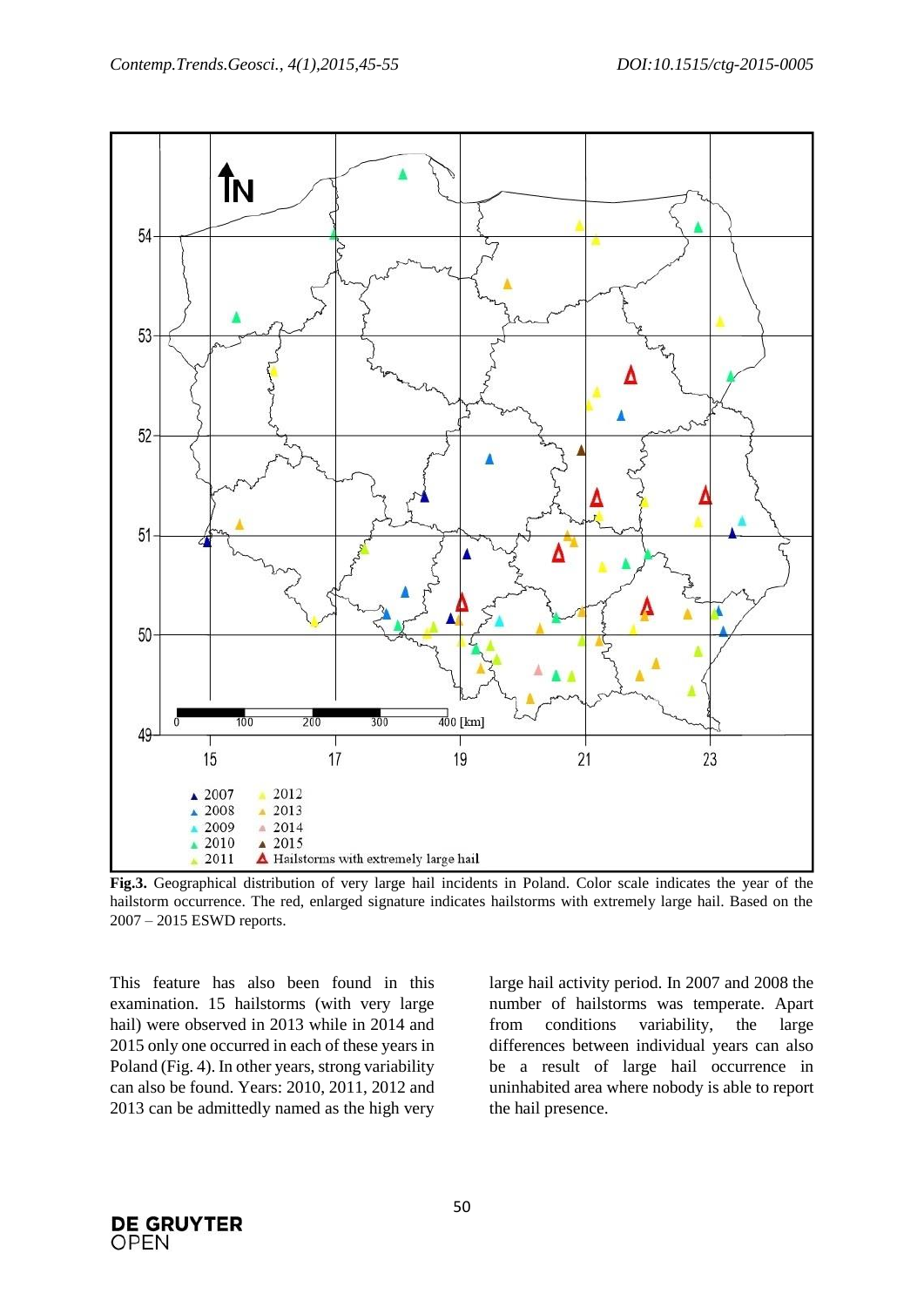

**Fig.4.** Number of hailstorms in 2007 – 2015 period. Based on ESWD data



**Fig.5.** Large hail observed month by month in Poland in 2007 – 2015 period. Based on ESWD data

Hail appearance during the year have been reviewed by numerous authors (e.g. Taszarek and Suwała (2015) and Bielec-Bąkowska (2013) in Poland, Zhang et al. (2008) in China, Sioutas et al. (2009) in Greece and Schuster et al. (2005) in southeastern sector of Australia). Each of these studies conclude that hail occurrence has its maximum in the warm season with some small variabilities caused by local climate factors. Distribution of hail days during the year can vary within different regions (Bielec-Bąkowska 2013, Zhang et al. 2008). Results of ESWD data analysis is in close

relationship with previous studies. All reports with hail greater or equal to 5 cm in the period of 2007 - 2015 was from  $3<sup>rd</sup>$  of May to  $5<sup>th</sup>$  of September with slight maximum in July (Fig. 5). In June, July and August, 87% of hailstorms meeting very large hail size criterion took place. In comparison with study by Kłokowska and Lorenc (2012) containing analysis of all hailstones (including small hail), monthly maximum occurrence of hail which meet "very large" criterion is displaced in time from May (all hail maximum) to July. The highest activity of large hail in 2012 (larger or equal to 2 cm)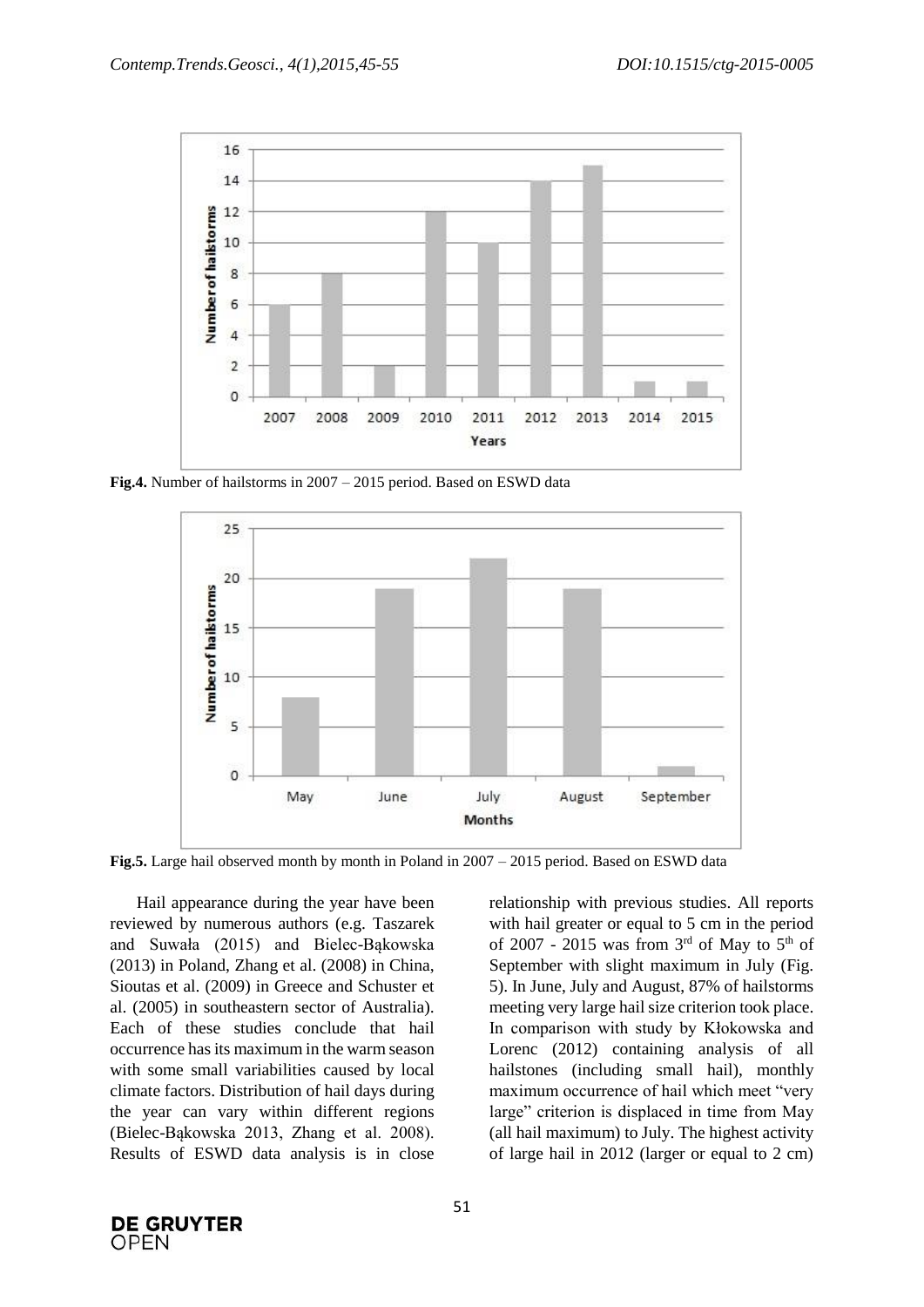was obtained in July by Taszarek and Suwała (2015).

Time of hail fall was estimated using radar data. The moment of the storm radar reflectivity (from the lowest elevation) approach at the coordinates of hail fall taken from the ESWD indicates the time of hail occurrence. This method allows to avoid time estimating mistakes usually present in the ESWD. In seven cases, it was not clear which storm caused hail or radar data were unavailable. In those cases, the incident time was taken from the ESWD.

Great majority of hail falls occur in the afternoon and evening hours. Between 12:00 UTC and 17:00 UTC 74% reported hailstorms occurred (Fig. 6). The highest number of hailstorms occurred between 16:00 UTC and 17:00 UTC. This outcome meets result estimated by Taszarek and Suwała (2015) based on 2012 large hail study, using ESWD data. They find that hail greater or equal to 4 cm in diameter occurs mostly between the same hours, while smaller hail (2-4 cm in diameter) has its maximum occurrence earlier. An interesting result was found during the examination of night and morning hailstorms, when the convection is generally weaker. Eight such hailstorms were found. Some of them occurred in the late morning hours, but three happened at night and early morning time (from midnight to 6 a.m. UTC). The storm from August 15, 2008 needs to be stood out. Maximum hail with diameter of 8,5 cm reported from Siemianowice Śląskie and Czeladź at 4:30 UTC (6:30 local time). Distinctive radar reflectivity signatures showing the storm severity were visible within that storm.

## **Very large hail distribution by size**

The most frequent hail meeting "very large" criterion is the smallest hail with diameter of 5 to 5,9 cm (Fig. 7). Taszarek and Suwała (2015) came to the same conclusion. The second frequency group is hail from 6 to 6,9 cm. These two size groups represents 84% of all hailstorms. The third hailstone size group is  $7 -$ 7,9 cm, which represents only 7% of all hailstorms. The fact which is worth mentioning is that the group of hailstorms with  $9 - 10$  cm hailstones is of higher percentage than the one with  $8 - 8.9$  cm (Fig.7). The rule of the greatest frequency of smaller hail appears not only in very large or large hail size group, but in all size groups of hail, including small hail  $(0,5 - 2$  cm) (Sioutas et al. 2009).



**Fig.6.** Diurnal very large hail distribution in Poland in 2007 – 2015 period. Times in UTC. Based on radar and ESWD data

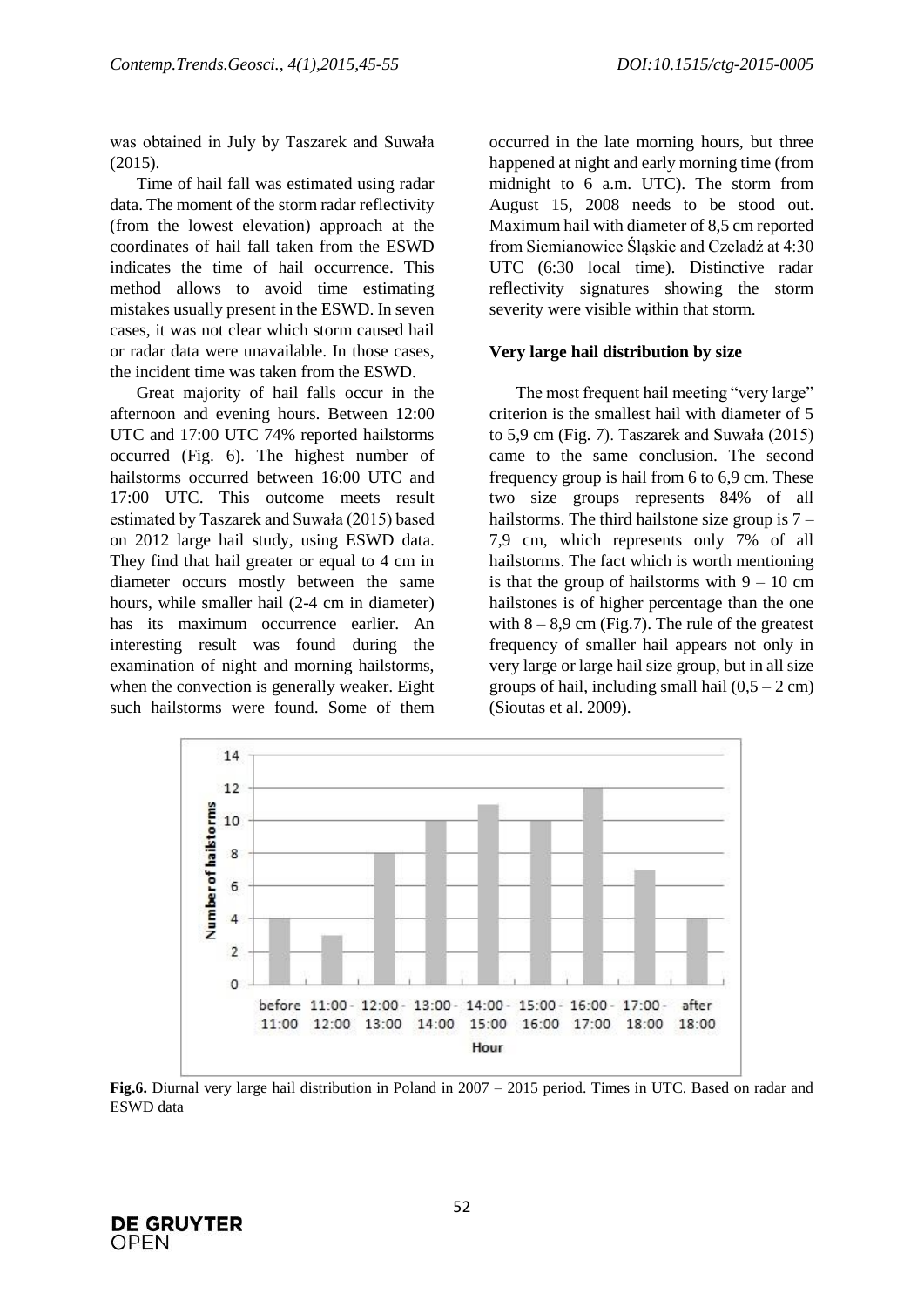

**Fig.7.** Large hail observed in Poland in 2007 – 2015 period by diameter. Based on ESWD data

# **Conclusions**

After ESWD data analysis of spatial, diurnal and yearly hail distribution, there are the following conclusions:

a) Spatial distribution of hail reports presents obvious very large hail concentration in southeastern Poland. Probably the reason for such progress is the longest lasting of warm and moist air masses in this part of Poland, which leads to more days with storm and more hailstorms. Previous studies pointed the same region as the highest hail occurrence. On the other hand, there is also one clearly visible sector containing mainly western and partly central Poland with uncommonly very large hail occurrence. In northern part of Poland very large hail occurs rarely. Very large hail and thunderstorms present similar geographical distribution in Poland.

b) Yearly distribution of very large hail presents its concentration in the warm season (from early May to early September), with maximum in July (slightly lower number of hailstorms in June and August). The previous studies as a maximum of hail occurrence pointed May (all hail sizes) and July (large hail). c) Strong variability of hailstorms number between individual years is observed. The reason for that is incidental character of hail phenomenon, determined by strictly defined

atmospheric conditions. On average 7,7 hailstorms with 13,4 very large hail reports occur in Poland each year. Extremely large hail exists on average twice every three years. The greater the hail diameter is, the less often it occurs.

d) Distribution of hail during the day presents strong concentration of hail falls (84%) in the afternoon and early evening hours (12:00 – 18:00 UTC). Study of hail reports in 2012 states greater concentration of large hail reports (between 15:00 UTC and 18:00 UTC).

Future works must concentrate on increasing hail detection and hail warning techniques, especially by radar. Warning is easier and cheaper now because the only thing needed to reach the majority of the population is simple phone application. It is also important to prove better information system about hail falls on the ground, to be able to verify potential warnings. It can be based on hail questionnaires or hailpad network.

# **Acknowledgements**

The author is grateful to all people supporting ESWD by adding and verifying large hail reports. Special thanks to Dr hab. Ewa Łupikasza (University of Silesia) and Igor Laskowski (Skywarn Poland) for essential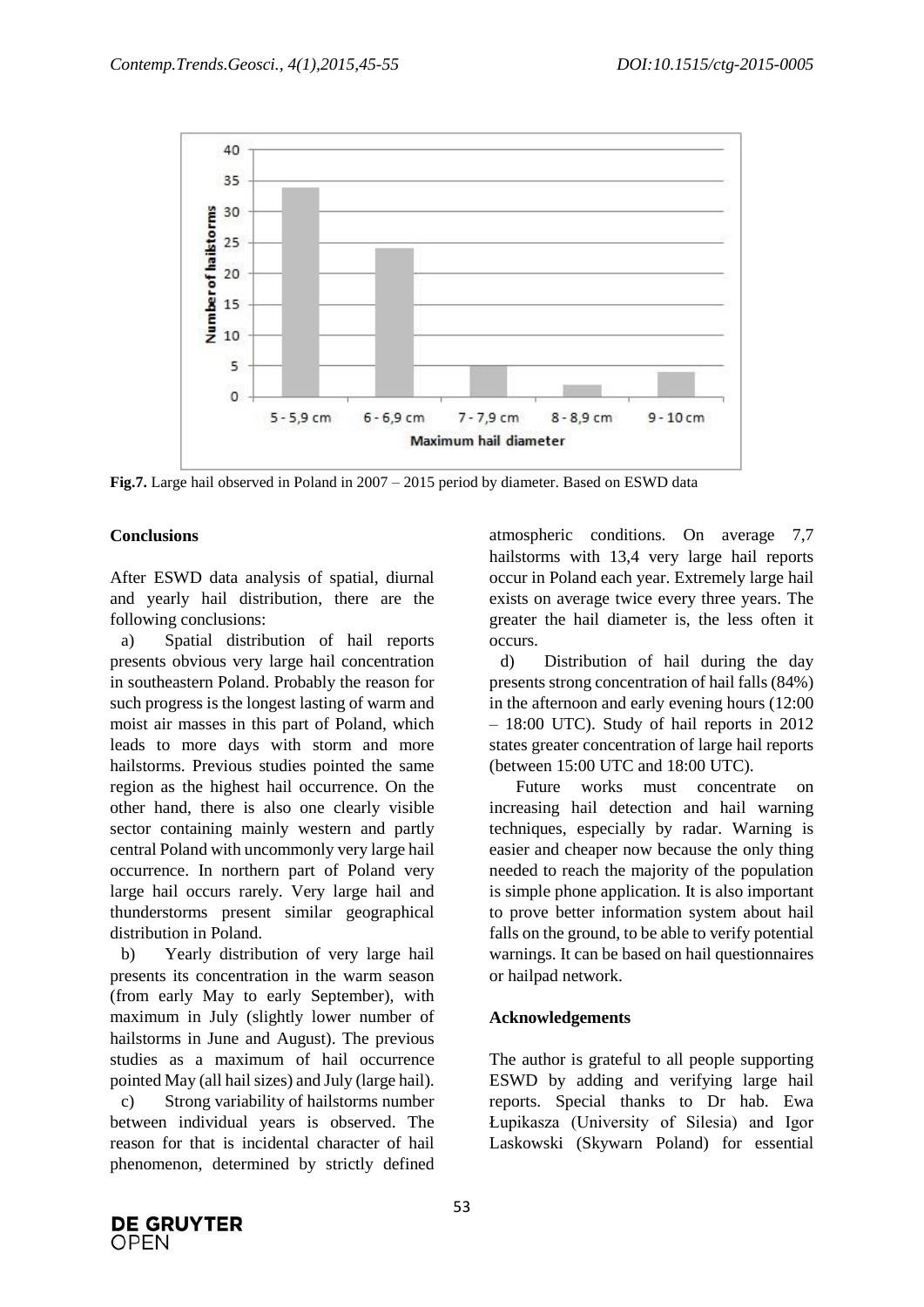number of advice. Supportive and useful comments by reviewers are also appreciated.

# **References**

- Bielec-Bąkowska Z. (2002): Spatial diversity and long-term variability of thunderstorms in Poland (1949 – 1998) (Zróżnicowanie przestrzenne i zmienność wieloletnia występowania burz w Polsce (1949 – 1998)). Wydawnictwo Uniwersytetu Śląskiego (in Polish).
- Bielec-Bąkowska Z. (2013) Storms and hails in Poland (Burze i grady w Polsce). Prace Geograficzne UJ. 132, 99 - 132 (in Polish), DOI: 10.4467/20833113PG.13.005.1095
- Browning K. A. (1964) Airflow and precipitation trajectories within severe local storms which travel to the right of the winds. Journal of the Atmospheric Sciences. 21, 664 – 668.
- Changnon S. A. (1999) Data and approaches for determining hail risk in the contiguous United States. Journal of Applied Meteorology. 38, 1730 – 1739.
- Doswell C. A. (2001) Severe Convective Storms – An Overview. [In:] Severe Convective Storms (ed. C.A. Doswell). American Meteorological Society, Boston,  $1 - 26.$
- Dotzek N., Groenemeijer P., Feuerstein B., Holzer A. M. (2009) Overview of ESSL's severe convective storms research using the European Severe Weather Database ESWD. Atmospheric Research. 93, 575 – 586, DOI:10.1016/j.atmosres.2008.10.020
- Hohl R., Schiesser H-H., Knepper I. (2002a) The use of weather radars to estimate hail damageto automobiles: an exploratory study in Switzerland. Atmospheric Research. 61, 215 – 238.
- Hohl R., Schweingruber F.H., Schiesser H.-H. (2002b) Reconstruction of severe hailstorm occurrence with tree rings: a case study in central Switzerland. Tree-ring Research. 58  $(1/2)$ ,  $11-22$ .
- Kłokowska K., Lorenc H. (2012) Risk of hail apperance in Poland (Ryzyko występowania gradu w Polsce). [In:] Natural disaster and internal country safety (Klęski żywiołowe a bezpieczeństwo wewnętrzne kraju) (ed. H. Lorenc). Instytut Meteorologii i Gospodarki Wodnej – Państwowy Instytut Badawczy, Warszawa,  $80 - 97$  (in Polish).
- Knight C.A., Knight N.C. (2001) Hailstorms [In:] Severe Convective Storms (ed. C.A. Doswell). American Meteorological Society, Boston.
- Koźmiński C. (1963) Hail in the area of Poland 1946 - 1955 (Opady gradowe na terenie Polski w latach 1946-1955). Societas Scientiarum Stetinensis. XVII, 2 (in Polish).
- Merecki R. (1915) Climatology of Polish territories (Klimatologia Ziem Polskich). Warszawa, 167 (in Polish).
- Pilorz W. (2015) Very large hail nowcasting based on radar reflecivity signatures (Nowcasting opadów bardzo dużego gradu na podstawie sygnatur odbiciowości radarowej). Preprints conf. Naukowe, społeczne i prawne aspekty występowania groźnych zjawisk atmosferycznych, Warszawa, 4 (in Polish).
- Punge H.J., Bedka K.M., Kunz M., Werner A. (2014) A new physically based stochastic event catalog for hail in Europe. Natural Hazards. 71, DOI 10.1007/s11069-014- 1161-0
- Schuster S.S., Blong R.J., Speer M.S. (2005) A hail climatology of the greater Sydney area and New South Wales, Australia. Int. J. Climatol. 25, 1633 – 1650, DOI: 10.1002/joc.1199
- Sioutas M., Meaden T., Webb J. D. C. (2009) Hail frequency, distribution and intensity in Northern Greece. Atmospheric Research. 93, 526 – 533, DOI: 10.1016/j.atmosres.2008.09.023
- Skripniková K., Řezáčová D. (2014) Radarbased hail detection. Atmospheric Research. 144, 175 – 185, DOI: http://dx.doi.org/10.1016/j.atmosres.2013.0 6.002